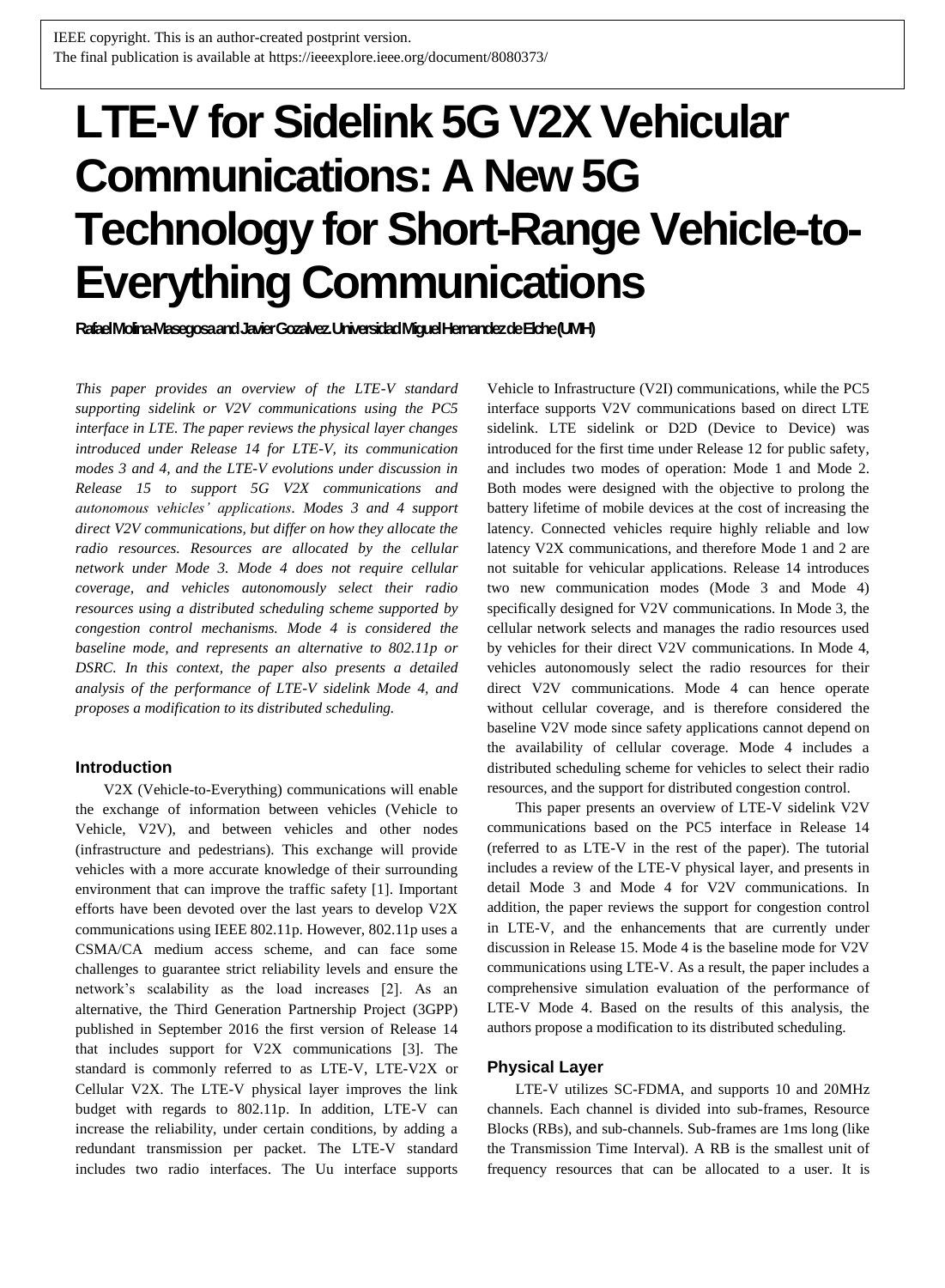180kHz wide in frequency (12 sub-carriers of 15kHz). LTE-V defines sub-channels as a group of RBs in the same sub-frame. The number of RBs per sub-channel can vary. Sub-channels are used to transmit data and control information. The data is transmitted in Transport Blocks (TBs) over Physical Sidelink Shared Channels (PSSCH), and the control information in Sidelink Control Information (SCI) messages over Physical Sidelink Control Channels (PSCCH) [4]. A TB contains a full packet to be transmitted, e.g. a beacon or Cooperative Awareness Message (CAM). A node that wants to transmit a TB must also transmit its associated SCI (also referred to as SA Scheduling Assignment). The SCI includes information such as the modulation and coding scheme used to transmit the TB, the RBs it uses, and the resource reservation interval for semipersistent scheduling. This information is critical for other nodes to be able to receive and decode the transmitted TB, so the SCI must be correctly received. A TB and its associated SCI must always be transmitted in the same sub-frame. We refer to the transmission of an SCI and its associated TB in the same sub-frame as SCI+TB (or HARQ transmission in 3GPP). LTE-V defines 2 sub-channelization schemes (Figure 1):

- Adjacent PSCCH+PSSCH. The SCI and TB are transmitted in adjacent RBs. For each SCI+TB transmission, the SCI occupies the first two RBs of the first sub-channel utilized for the transmission. The TB is transmitted in the RBs following the SCI, and can occupy several sub-channels (depending on its size). If it does so, it will also occupy the first two RBs of the following sub-channels.
- Non-Adjacent PSCCH+PSSCH. The RBs are divided into pools. One pool is dedicated to transmit only SCIs, and the SCIs occupy 2 RBs. The second pool is reserved to transmit only TBs and is divided into sub-channels.





TBs can be transmitted using QPSK or 16-QAM, whereas the SCIs are always transmitted using QPSK. LTE-V uses turbo coding and normal cyclic prefix. LTE-V sub-carriers have a total of 14 symbols per sub-frame. Four of these symbols are dedicated to the transmission of Demodulation Reference Signals (DMRS) in order to combat the Doppler effect at high speeds. DMRSs are transmitted in the  $3<sup>rd</sup>$ ,  $6<sup>th</sup>$ ,  $9<sup>th</sup>$ and 12th symbol of each sub-carrier per sub-frame [5]. The maximum transmit power is 23dBm, and the standards specify a sensitivity power level requirement at the receiver of - 90.4dBm and a maximum input level of -22dBm [6].

#### **Mode 4**

Vehicles communicate using sidelink or V2V communications under Mode 4, and autonomously select their radio resources independently of whether they are under cellular coverage or not. When the vehicles are under cellular coverage, the network decides how to configure the V2X channel and informs the vehicles through the Sidelink V2X Configurable Parameters [3]. The message includes, among others: the carrier frequency of the V2X channel, the V2X resource pool, synchronization references, the subchannelization scheme, the number of sub-channels per subframe, and the number of RBs per sub-channel. When the vehicles are not under cellular coverage, they utilize a preconfigured set of parameters in replacement of the Sidelink V2X Configurable Parameters. However, the standard does not specify a concrete value for each parameter. The V2X resource pool indicates which sub-frames of a channel are utilized for V2X. The rest of sub-frames can be utilized by other services (including cellular communications). The standard includes the option to divide the V2X resource pool based on geographical areas (referred to as Zoning [3]). In this case, vehicles in an area can only utilize the pool of resources that have been assigned to such area. We will assume in this paper that a channel is completely dedicated to V2X and that Zoning is not applied.

### *Sensing-based Semi-Persistent Scheduling*

Vehicles select their sub-channels in Mode 4 using the sensing-based Semi-Persistent Scheduling (SPS) scheme specified in Release 14 [4][7]. A vehicle reserves the selected sub-channel(s) for a number of consecutive *Reselection Counter* packet transmissions. This counter is randomly set between 5 and 15, and the vehicle includes its value in the SCI. After each transmission, the *Reselection Counter* is decremented by one. When it is equal to zero, new resources must be selected and reserved with probability (1-*P*). Each vehicle can set up *P* between 0 and 0.8. New resources need to be reserved also if the packet to be transmitted does not fit in the sub-channel(s) previously reserved. The *Reselection Counter* is randomly chosen every time new resources must be reserved. Packets can be transmitted every 100 sub-frames (i.e. 10 packets per second or 10pps) or in multiples of 100 subframes (up to a minimum of 1pps). Each vehicle includes its packet transmission interval in the resource reservation field of its SCI. Thanks to the semi-persistent reservation of resources, and the inclusion of the *Reselection Counter* and packet transmission interval in the SCI, other vehicles can estimate which sub-channels are free when making their own reservation, which reduces packet collisions. The process to reserve sub-channels is organized in the following three steps.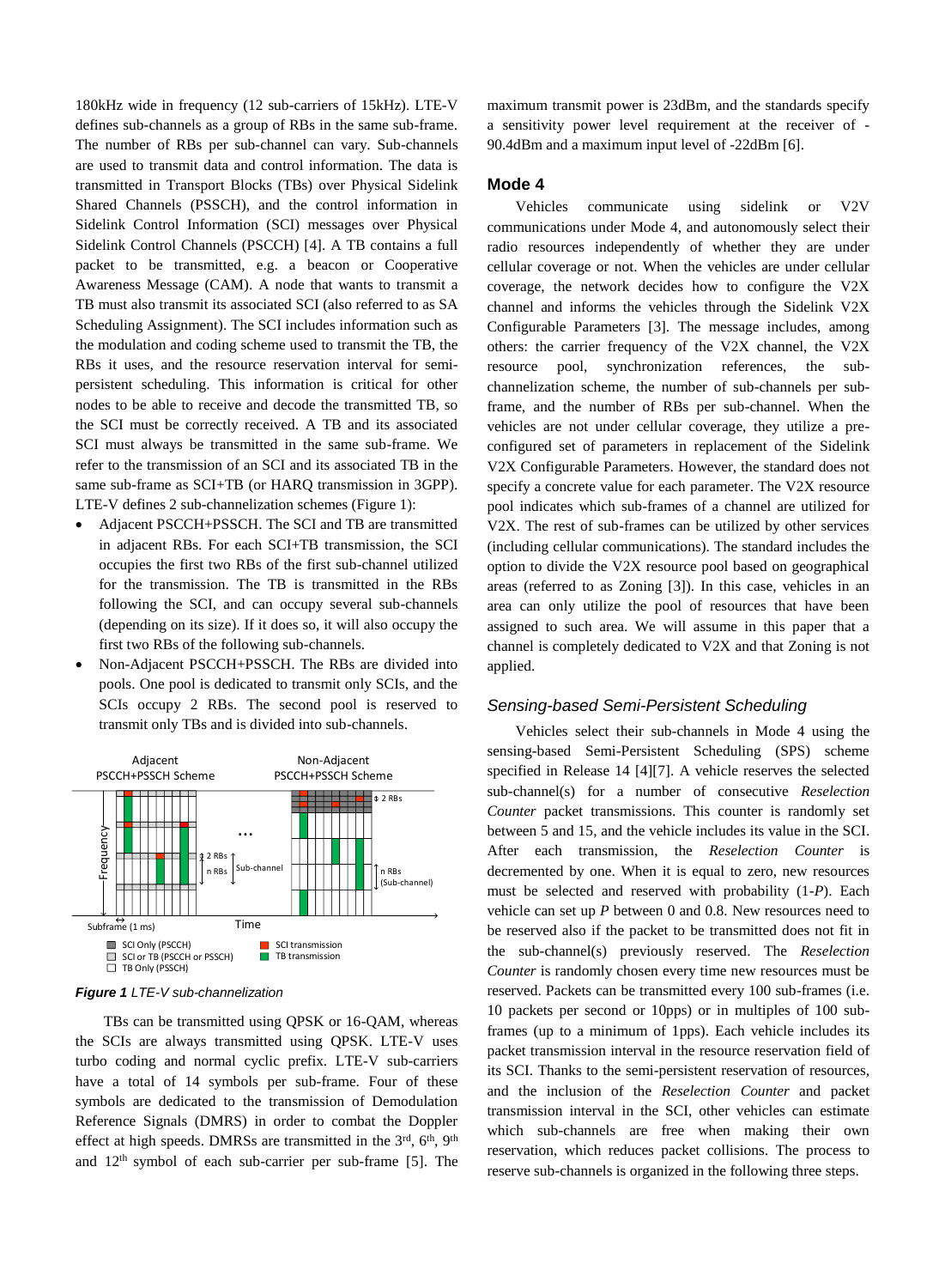*Step 1.* Let's suppose that a vehicle *V* needs to reserve new subchannels at time *T*. It can reserve sub-channels between *T* and the established maximum latency (equal or lower than 100ms [4]). This time period is referred to as selection window. Within the selection window, the vehicle identifies as Candidate Single-Subframe Resources (CSRs)<sup>1</sup> to be reserved, all groups of adjacent sub-channels within the same sub-frame where the SCI+TB to be transmitted fits.

*Step 2.* Vehicle *V* analyzes all the information it has received in the 1000 sub-frames before  $T$ , and creates a list  $L_l$  of CSRs it could reserve. This list includes all the CSRs in the selection window except those that meet the following two conditions:

- 1) *V* has correctly received in the last 1000 subframes an SCI from another vehicle indicating that it will utilize this CSR at the same time as *V* will need it to transmit any of its next *Reselection Counter* packets;
- 2) *V* measures an average Reference Signal Received Power (RSRP) over the RBs utilized to transmit the TB associated to the SCI higher than a given threshold<sup>2</sup>.

The two conditions must be simultaneously met in order for *V*  to exclude a CSR. Vehicle *V* also excludes all CSRs of subframe *F* in the selection window, if *V* was transmitting during any previous sub-frame  $F-100^*j$  ( $j \in N$ ,  $1 \le j \le 10)^3$ .

After Step 2 is executed, *L<sup>1</sup>* must include at least 20% of all CSRs in the selection window. If not, Step 2 is iteratively executed until the 20% target is met. The RSRP threshold is increased by 3dB in each iteration.

*Step 3.* Vehicle *V* creates a second list *L2* of CSRs. The total number of CSRs in *L<sup>2</sup>* must be equal to 20% of all CSRs in the selection window.  $L_2$  includes the CSRs from  $L_1$  (after Step 2) that experienced the lowest average RSSI (Received Signal Strength Indicator) over all its RBs. This RSSI value is averaged over all the previous  $T_{CSR}$ -100\**j* sub-frames ( $i \in N$ , 1  $\leq$  j  $\leq$  10), see Figure 2. Vehicle *V* randomly chooses one of the CSRs in *L2*, and reserves it for the next *Reselection Counter* packet transmissions.



*Figure 2 Step 3: average RSSI of a candidate resource*

 $\overline{a}$ 

#### *Extensions to sensing-based SPS*

LTE-V Mode 4 provides the option for each packet to be transmitted twice to increase the reliability. In this case, the sensing-based SPS scheme creates a third list *L3* of CSRs. Let's suppose that the original SCI+TB transmission took place in a CSR in sub-frame *SF. L<sup>3</sup>* is made of all CSRs included in *L<sup>2</sup>* (produced in Step 3) that are located in the time interval [*SF*-15ms; *SF*+15ms], with the exception of all the CSRs in *SF.* The sensing-based SPS scheme randomly selects a CSR from *L<sup>3</sup>* for the redundant transmission of the SCI+TB. The selection for redundant transmissions is maintained semi-persistently for the following *Reselection Counter* packets.

The sensing-based SPS scheme can support higher packet transmission frequencies than 10pps, in particular 20pps and 50pps. In this case, the following changes to the sensing-based SPS scheme are applied:

- The maximum tolerable latency is 50ms and 20ms respectively, which reduces the selection window.
- The *Reselection Counter* can take any value between 10 and 30 for 20pps, and between 25 and 75 for 50pps.
- The variable *j* in Step 3 takes values between 1 and 20 for 20pps, and between 1 and 50 for 50pps.

Release 14 includes a variant of the sensing-based SPS scheme for Pedestrian to Vehicle communications, where pedestrians broadcast their presence using mobile devices. The sensing process seriously compromises the battery of these devices, so the standard gives them the option to only sense a percentage of the 1000 sub-frames previous to *T* in Step 2. The mobile devices can only select (using the sensing-based SPS scheme) CSRs in the sensed sub-frames.

#### **Mode 3**

Vehicles also communicate using sidelink or V2V communications under Mode 3. However, the selection of subchannels is managed by the base station or eNB, and not by each vehicle as it is the case in Mode 4. Mode 3 is hence only available when vehicles are under cellular coverage. 3GPP has defined the necessary cellular architecture enhancements to support V2X. One of these enhancements is the V2X Control Function that is used by the network in Mode 3 to manage radio resources and to provide vehicles (or in general UEs) with the Sidelink V2X Configurable Parameters. Mode 3 utilizes the same sub-channel arrangements as defined for Mode 4. Vehicles using Mode 3 must also transmit an associated SCI per TB, and the transmission of the SCI and TB must take place in the same sub-frame. Differently from Mode 4, the standards do not specify a resource management algorithm for Mode 3. Each operator can implement its own algorithm that should fall under one of these two categories [8]:

 Dynamic Scheduling. Vehicles request sub-channels to the eNB for each packet transmission. This increases the cellular signaling overhead, and delays the packet transmission until vehicles are notified of their assigned sub-channels.

<sup>&</sup>lt;sup>1</sup> Also referred to as Candidate Resources.

<sup>&</sup>lt;sup>2</sup> The threshold depends on the priority of the packet. This priority is established by higher layers based on the relevance and urgency of the application. If *V* receives several SCIs from the same interfering vehicle reserving a given CSR, it will utilize the most recent one to estimate the average RSRP.

<sup>&</sup>lt;sup>3</sup> *V* is not able to receive the transmissions of other vehicles in the subframe it is transmitting (half-duplex transmissions).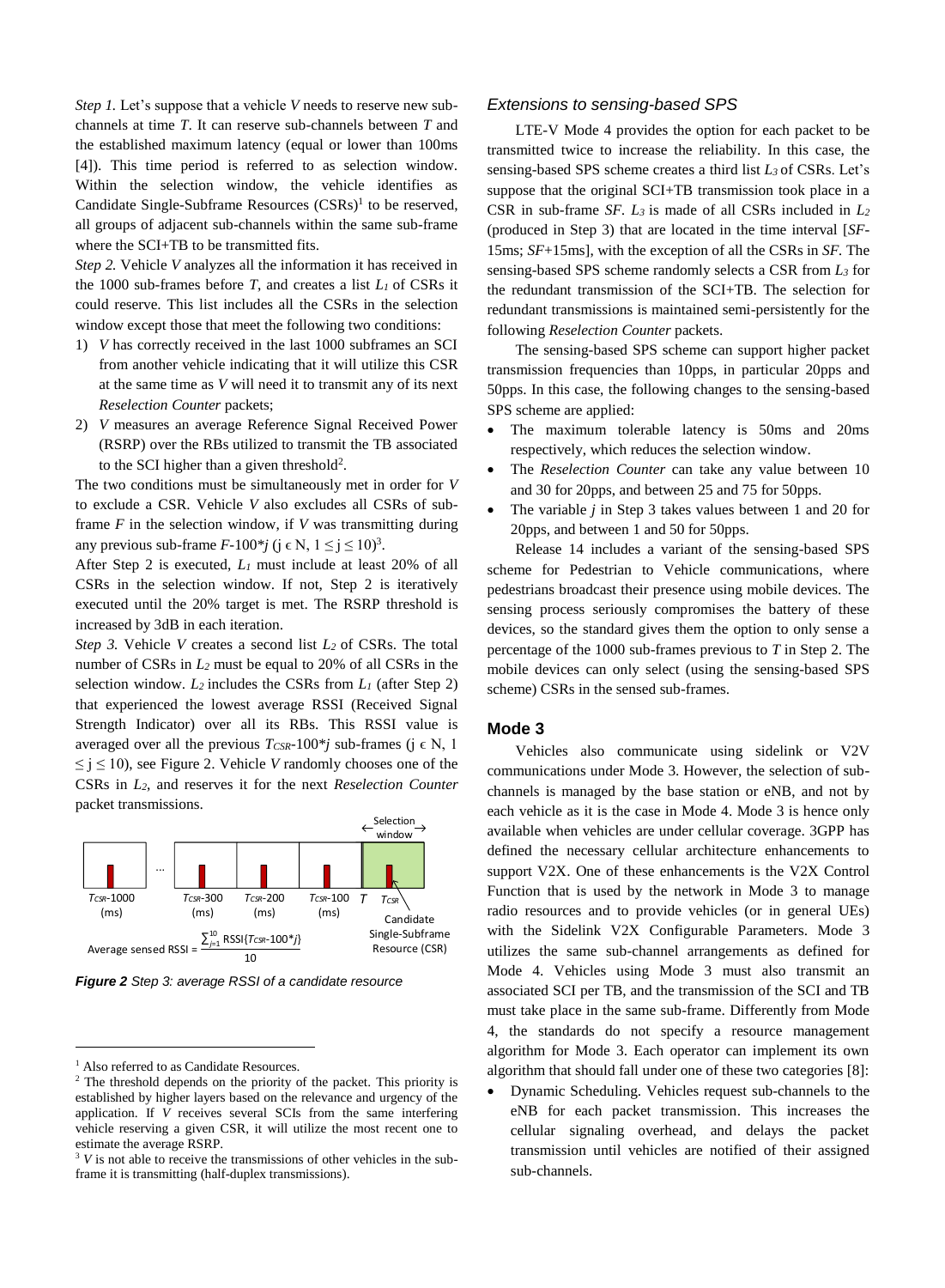Semi-persistent Scheduling (SPS). The eNB reserves subchannels for the periodic transmissions of a vehicle like in Mode 4. However, differently from Mode 4, it is up to the eNB to decide for how long should the reservation be maintained (i.e. Mode 3 does not define a *Reselection Counter*). Only the eNB can activate, de-activate or modify a reservation of sub-channels for a vehicle. The vehicle must inform the eNB of the size, priority and transmission frequency of its packets so that the eNB can semipersistently reserve the appropriate sub-channels. This information (referred to as UE Assistance Information [4]) must be provided to the eNB at the start of a transmission, or when any of the traffic characteristics (size, priority and frequency) change.

Vehicles operating under Mode 3 can be supported by different cellular operators or PLMNs (Public Land Mobile Networks). To enable their direct communications, 3GPP has defined an inter-PLMN architecture [9] that can support the following scenarios:

- Vehicles supported by different PLMNs transmit in different carriers. In this case, vehicles must be able to simultaneously receive in multiple carriers to receive the transmissions of vehicles supported by other PLMNs. To this aim, each PLMN broadcasts in the Sidelink V2X Configurable Parameters the necessary information so that the vehicles it supports can receive the packets transmitted by vehicles supported by other PLMNs.
- Vehicles supported by different PLMNs share the same carrier, but each PLMN is assigned part of the RBs of the carrier. The standard does not specify how the resources should be split among the PLMNs, but introduces a coordination mechanism (through the V2X Control Function) between PLMNs to avoid packet collisions.

## **Congestion Control**

 $\overline{a}$ 

Release 14 supports congestion control in Mode 4 [3]. The standard does not specify a particular congestion control algorithm, but defines the related metrics and possible mechanisms to reduce the channel congestion. Each time a vehicle has to transmit or retransmit a packet, it estimates the Channel Busy Ratio (CBR) and Channel occupancy Ratio (CR). If the packet is going to be transmitted at sub-frame *n*, the measurements are done at sub-frame *n*-4 [4]. The CBR provides an indication of the level of channel congestion, and is defined as the amount of sub-channels in the previous 100 subframes that experience an average RSSI higher than a preconfigured threshold<sup>4</sup> . The CR quantifies the channel occupancy generated by the transmitting vehicle. It is defined as the amount of sub-channels that the transmitting vehicle utilizes during a period of 1000 sub-frames. This period can

include past and future<sup>5</sup> sub-frames, and it is up to each vehicle to decide how many past and future sub-frames it takes into account when computing the CR with certain restrictions. In particular, the CR must be estimated taking into account at least the previous 500 sub-frames, and only the future subframes that are already reserved by the transmitting vehicle can be considered to compute the CR.

The standard indicates that up to sixteen CBR intervals can be defined, and for each one, a transmitting vehicle cannot overpass a maximum CRLimit that augments as the CBR decreases. The value of CRLimit for each CBR interval varies with the priority of the packet. The standard does not specify the range of each CBR interval and the values of CRLimit. However, Table 1 shows an example from 3GPP working documents [10] for 10pps<sup>6</sup>.

| <b>CBR</b> measured       | $CR_{Limit}$ |
|---------------------------|--------------|
| $CBR \leq 0.65$           | no limit     |
| $0.65 <$ CBR $\leq 0.675$ | $1.6e-3$     |
| $0.675 <$ CBR $\leq 0.7$  | $1.5e-3$     |
| $0.7 <$ CBR $\leq 0.725$  | $1.4e-3$     |
| $0.725 <$ CBR $\leq 0.75$ | $1.3e-3$     |
| $0.75 <$ CBR $\leq 0.775$ | $1.2e-3$     |
| $0.8 <$ CBR $\leq 0.825$  | $1.1e-3$     |
| $0.825 <$ CBR $\leq 0.85$ | $1.1e-3$     |
| $0.85 <$ CBR $\leq 0.875$ | $1.0e-3$     |
| 0.875 < CBR               | $0.8e-3$     |

*Table 1 Example of CBR intervals and CRLimit for congestion control under LTE-V mode 4 [10].*

When a vehicle has to transmit a packet (or its redundant version), it measures the CBR and quantifies its CR. If its CR is higher than the value of CRLimit specified for the CBR interval that includes the measured CBR, the vehicle must reduce its CR below CRLimit. To do so, the standard defines several possible mechanisms [7][8], and it is up to each vehicle to decide which one to utilize:

- Packet dropping. The vehicle reduces its CR by not transmitting certain packets generated by the application (but maintains the reserved sub-channels).
- Number of transmissions per packet. The vehicle can reduce its CR by transmitting each packet only once (i.e. avoiding redundant transmissions).
- Modulation and coding scheme (MCS). The vehicle can reduce the CR by augmenting the MCS. This is possible if the pre-configured sub-channelization and the initial MCS results in that the transmission of a packet requires the use of various sub-channels. In this case, a packet can be transmitted using a lower number of sub-channels by increasing the MCS, which will in turn reduce the CR.
- Sub-channels reserved. A vehicle can reduce its CR by reducing the number of sub-channels it reserves per

.

<sup>4</sup> The standard does not specify this threshold, but 3GPP working documents usually compute this threshold by adding -107dBm per RB in the sub-channel.

<sup>5</sup> Future sub-frames can be taken into account as each vehicle reserves a number of sub-channels using the sensing-based SPS scheme.

<sup>6</sup> Higher transmission frequencies augment the CR within a period of  $1000$  sub-frames. In this case, the values of  $CR$ <sub>Limit</sub> for each CBR interval should be re-visited.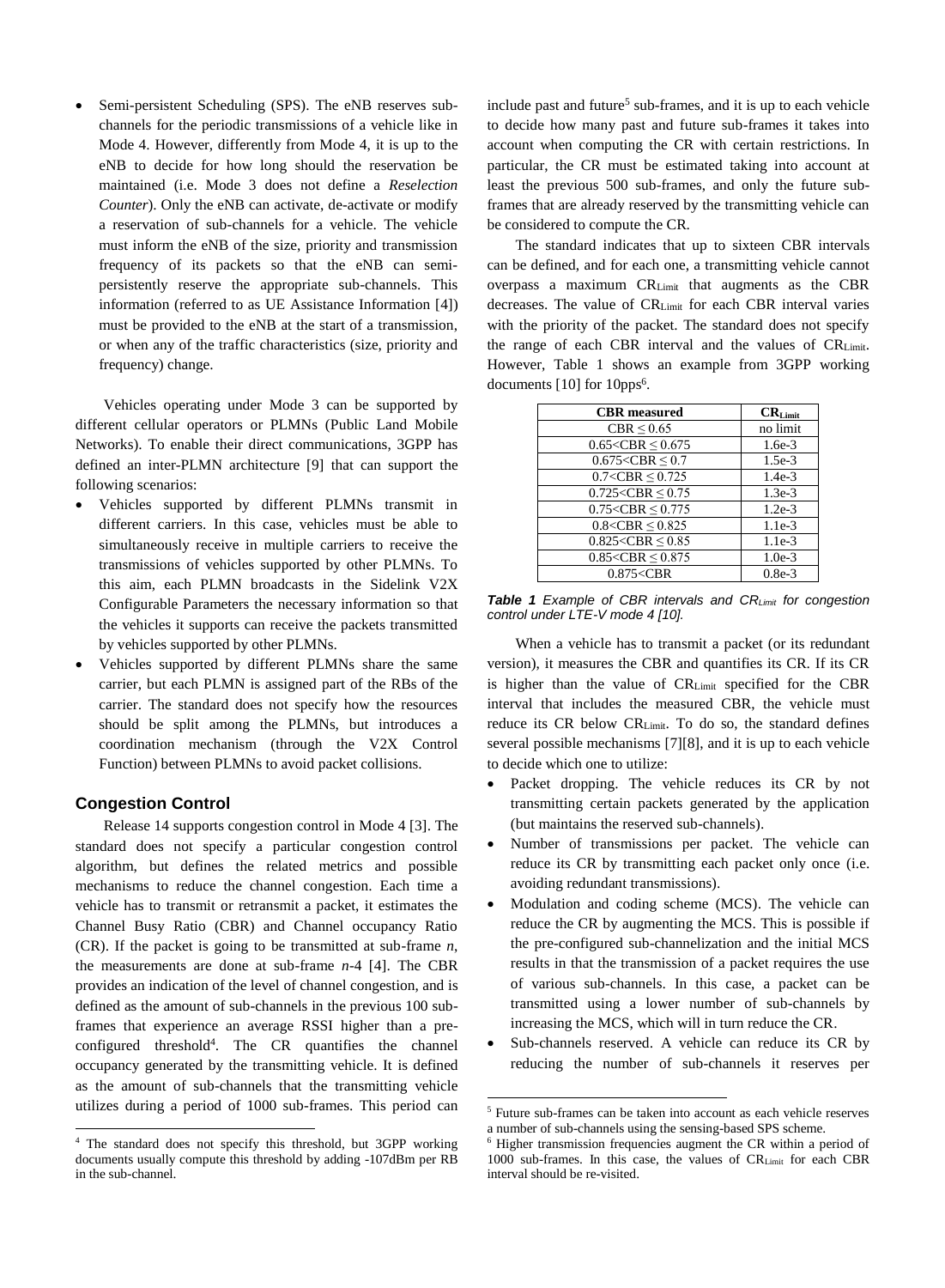transmission. This can be achieved, for example, by augmenting the MCS that reduces the number of RBs necessary to transmit a packet.

 Transmission power. Decreasing the transmission power reduces the CBR. If the resulting CBR level falls under a lower CBR interval, CRLimit increases. In this case, a vehicle might be able to satisfy the condition that the CR is below the CRLimit without directly decreasing its CR.

A vehicle can only modify the number of transmissions per packet or the number of reserved sub-channels when it has to execute the sensing-based SPS scheme to reserve new subchannels. The other mechanisms can be applied at any point in time, and on a per packet basis if needed. It is though important to emphasize that none of the congestion control mechanisms should force a new reservation of sub-channels. Forcing a new reservation before the *Reselection Counter* is equal to zero can negatively impact other vehicles that reserved their subchannels considering that surrounding vehicles would maintain their reservations. This negative impact is actually also present when implementing packet dropping. However, [11] showed that packet dropping improves the PDR (Packet Delivery Ratio) under congested channels.

Mode 3 does not implement a distributed congestion control process as defined in Mode 4. In Mode 3, the eNB manages the sub-channels, and decides how to reduce the channel occupancy. Such decisions can take into account the CBR levels locally measured by vehicles. To this aim, the eNB can request each vehicle to periodically (the eNB determines the period), or on-demand, report its measured CBR [8].

# **Progress of Standardization Activities on 5G V2X**

3GPP has started the work on new 5G V2X enhancements under Release 15, and has completed the analysis of new use cases and requirements that will be supported by Release 15 [12]. Release 14 supports connected vehicle use cases such as forward collision warning. Release 15 new use cases are more focused on autonomous driving, and include: platooning, sensor and map sharing, information sharing for partial/conditional and high/full automated driving, and remote driving, among others. These applications can require the transmission of up to 50pps, a maximum latency between 3 and 10ms, and up to a 99.99% reliability level (defined in terms of PDR). To support these requirements, some of the LTE-V enhancements (referred to as V2X Phase 2 or eV2X) under discussion in Release 15 include [13]:

- Carrier Aggregation. LTE supports Carrier Aggregation up to 32 carriers. 3GPP is considering the aggregation of up to 8 carriers for LTE-V sidelink.
- 64-QAM modulation. Release 14 supports QPSK and 16- QAM. 64-QAM increases the data rate and can reduce the channel occupancy. 3GPP is currently analyzing the need for a new DMRS scheme when introducing 64-QAM.
- Reduction of the maximum time between the packet arrives at layer 1 and the start of the selected sub-channel for transmission. Release 15 seeks to reduce this maximum time from 20ms (Release 14) to less than 10ms.
- Shared resources between Modes 3 and 4. Both modes could independently operate using a different pool of RBs. However, Release 15 is analyzing the possibility for both modes to coexist in order to optimize the usage of resources. Such coexistence might require changes for both modes. To date, only minor changes have been discussed, e.g. giving higher priority to Mode 3 reservations (indicated through the SCI), or including the resource reservation field in the SCI of Mode 3 transmissions so that Mode 4 can take them into account [14].
- Transmit Diversity. Release 15 is looking into the feasibility and gains that can be achieved in LTE-V using Transmit Diversity schemes (e.g. space time and frequency block coding, and small delay cyclic delay diversity).
- Transmission Time Interval (TTI). Release 15 is analyzing the possibility to reduce the TTI for LTE-V from 1ms to 0.5ms or 2 symbols. The analysis must take into account that vehicles with different TTI values (Release 14 and Release 15) will need to coexist in the same pool of RBs. Release 14 vehicles will not be able to overhear Release 15 vehicles using lower TTIs. However, their transmissions should not interfere with those from Release 14.

# **Performance of LTE-V Mode 4**

This section presents a comprehensive analysis of the performance of LTE-V Mode 4 under the Highway Fast (60 vehicles per km at 140km/h) and Highway Slow (120 vehicles per km at 70km/h) scenarios defined in [15]. Vehicles transmit packets of 190bytes, except one of every five packets that has a size of 300bytes [15]. Packets are periodically transmitted every 100, 50 or 20ms (10, 20 or 50pps respectively). We assume that a 10MHz channel at 5.9GHz is completely dedicated to Mode 4 using Adjacent PSCCH+PSSCH subchannelization. Four sub-channels (of 12RBs each) are defined per sub-frame. The 300 bytes packets occupy two subchannels, and the 190 bytes packets one<sup>7</sup>.  $P$  is set equal to 0. The propagation is modeled using the WINNER+ B1 pathloss model and a log-normal shadowing with spatial correlation. Radio transmission errors are modeled using Look-Up Tables (LUT) from [16] that map the SINR (Signal to Interference Noise Ratio) to the BLER (Block Error Rate). We assume perfect synchronization, and all vehicles transmit at 23dBm. The noise figure is set to 9dB and the RSRP threshold for the sensing-based SPS scheme is initially set to -110dBm.

Figure 3 compares the PDR of 802.11p and LTE-V as a function of the distance between transmitter and receiver. LTE-

1

<sup>7</sup> QPSK and a code rate of 0.5 is used for the TBs corresponding to the 300bytes packets (TBs occupy 20 RBs), whereas the 190bytes are transmitted with QPSK and a code rate of 0.7 (TBs occupy 10 RBs).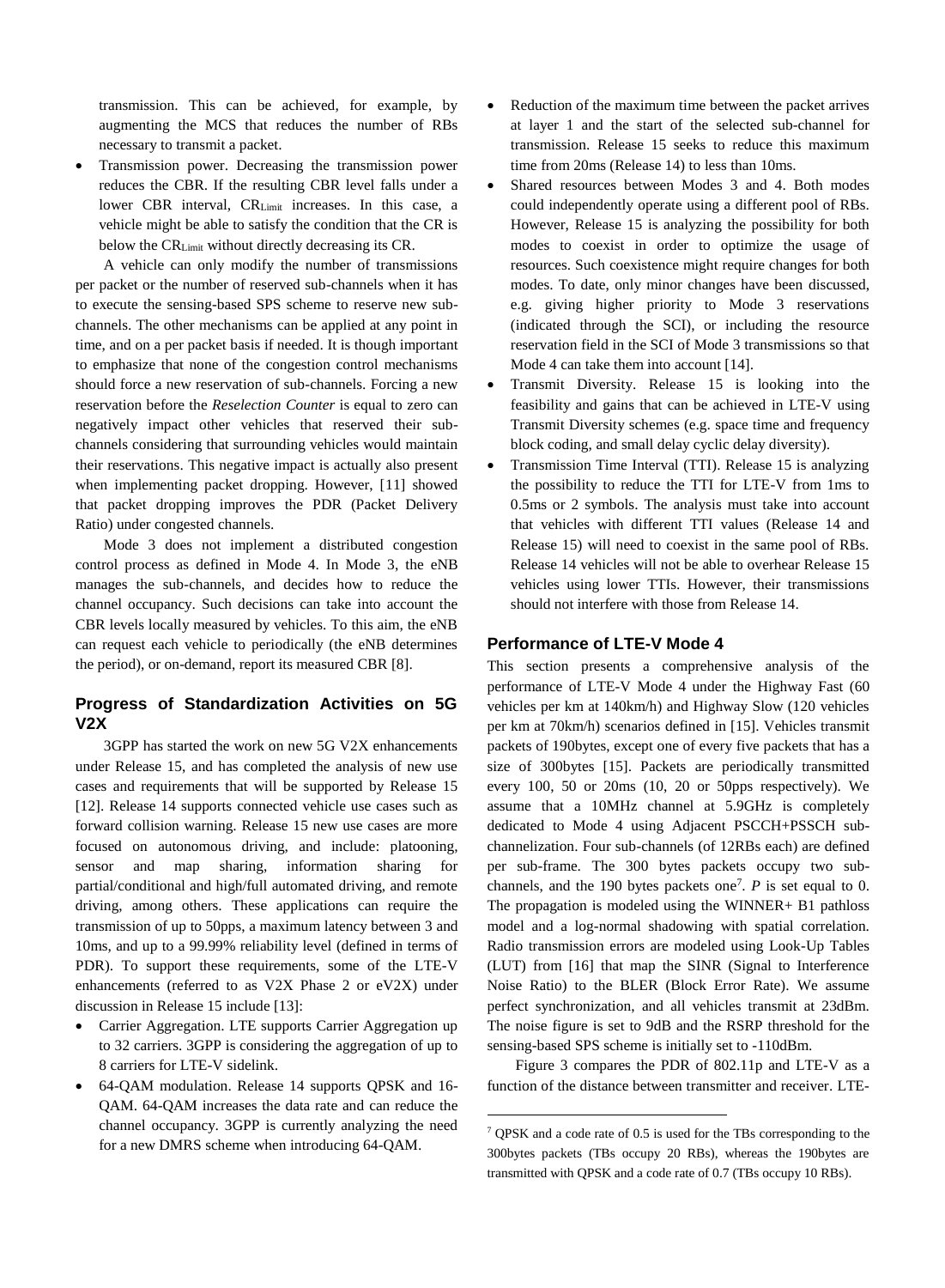V is configured without redundant transmissions, and vehicles transmit 10pps or 50pps. The figure shows that LTE-V outperforms 802.11p when 802.11p is configured with the default 6Mbps data rate. However, 802.11p can improve its performance when configured with a 18Mbps data rate [17], and even outperform LTE-V. We will later show that LTE-V can also increase its performance under highly loaded scenarios by augmenting the MCS. Figure 3 shows that when vehicles transmit 10pps, 802.11p can achieve a performance close to LTE-V up to a distance of 160m if the 802.11p data rate is increased to 18Mbps. From this distance, 802.11p achieves a smaller PDR than LTE-V due to the PHY layer performance and the dominant effect of propagation. When the channel load increases (vehicles transmit 50pps), packet collisions become the dominant source of errors. In this case, 802.11p can outperform LTE-V (with its configuration under analysis) if the 802.11p data rate is increased to 18Mbps. As demonstrated in [17], augmenting the data rate reduces the channel load and packet collisions. The reduction of packet collisions under highly loaded scenarios (like when vehicles transmit 50pps) compensates the negative physical layer effects of increasing the data rate and using a less robust modulation and coding rate.



*Figure 3 Comparison of LTE-V and 802.11p in Highway Slow.*



*Figure 4 Effect of the number of transmissions per packet under the Highway Fast scenario.*

Figure 3 shows that, just like 802.11p, the performance of LTE-V is significantly degraded when vehicles transmit more packets per second and the load increases. Many autonomous driving applications require vehicles to transmit a high number of packets per second. In this case, it is of interest to analyze the effectiveness of some of the congestion control mechanisms. Figure 4 shows the effect of transmitting each SCI+TB packet once (no redundancy) or twice. Figure 4 shows that redundant transmissions improve the PDR under low loads (10pps). However, redundant transmissions increase the load, and therefore the packet collisions as illustrated in Table 2. This results in that redundant transmissions decrease the PDR from a certain distance when the load augments (Figure 4). However, redundant transmissions always improve the PDR at short distances between the transmitter and receiver due to the impact of Half-Duplex (HD) errors. These errors occur when a vehicle is transmitting in a sub-frame, and cannot receive the packets of other vehicles transmitting in the same sub-frame.

| <b>Scenario</b> | <b>Packets</b><br>per second | <b>Redundant</b><br>transmissi<br>on | $%$ of<br>occupied<br>sub-<br>channels | $%$ of sub-<br>channels<br>with<br>packet<br>collisions |
|-----------------|------------------------------|--------------------------------------|----------------------------------------|---------------------------------------------------------|
| Highway<br>Fast | 10                           | No                                   | 17.08 %                                | 0.78 %                                                  |
|                 |                              | Yes                                  | 31.72 %                                | 3.21 %                                                  |
|                 | 20                           | No                                   | 32.22 %                                | 2.76 %                                                  |
|                 |                              | Yes                                  | 55.03 %                                | 14.37 %                                                 |
|                 | 50                           | No                                   | 62.08%                                 | 23.33 %                                                 |
|                 |                              | Yes                                  | 80.39 %                                | 56.83 %                                                 |
| Highway<br>Slow | 10                           | N <sub>0</sub>                       | 32.46 %                                | 3.38 %                                                  |
|                 |                              | Yes                                  | 55.23 %                                | 14.13 %                                                 |
|                 | 20                           | No                                   | 55.05 %                                | 14.53 %                                                 |
|                 |                              | Yes                                  | 76.09 %                                | 44.47 %                                                 |
|                 | 50                           | N <sub>0</sub>                       | 80.91 %                                | 56.64 %                                                 |
|                 |                              | Yes                                  | 91.35 %                                | 79.05 %                                                 |

*Table 2 Impact of redundant transmissions and number of packets transmitted per second on packet collisions***.**

The probability of HD errors is independent of the distance and non-negligible when each SCI+TB packet is transmitted only once and vehicles transmit a high number of packets per second (e.g. it is equal to 2.5% for 50pps). Redundant transmissions eliminate HD errors since the probability that two vehicles transmit their two SCI+TB packets in the same sub-frame is negligible.

[17] showed that increasing the data rate can improve the performance of 802.11p, especially when channels are congested. Figure 5 analyzes the effect of the data rate on the LTE-V performance considering that all packets have a size of 190 bytes, and that each packet is transmitted twice. The figure depicts the PDR for QPSK and a code rate of 0.5 (QPSK-r0.5), QPSK and a code rate of 0.7 (QPSK-r0.7), and 16QAM and a code rate of 0.5 (16QAM-r0.5). Each packet occupies 16, 12 and 8 RBs with QPSK-r0.5, QPSK-r0.7 and 16QAM-r0.5, and each sub-frame includes 3, 4 and 6 sub-channels respectively. Increasing the data rate decreases the error protection, but also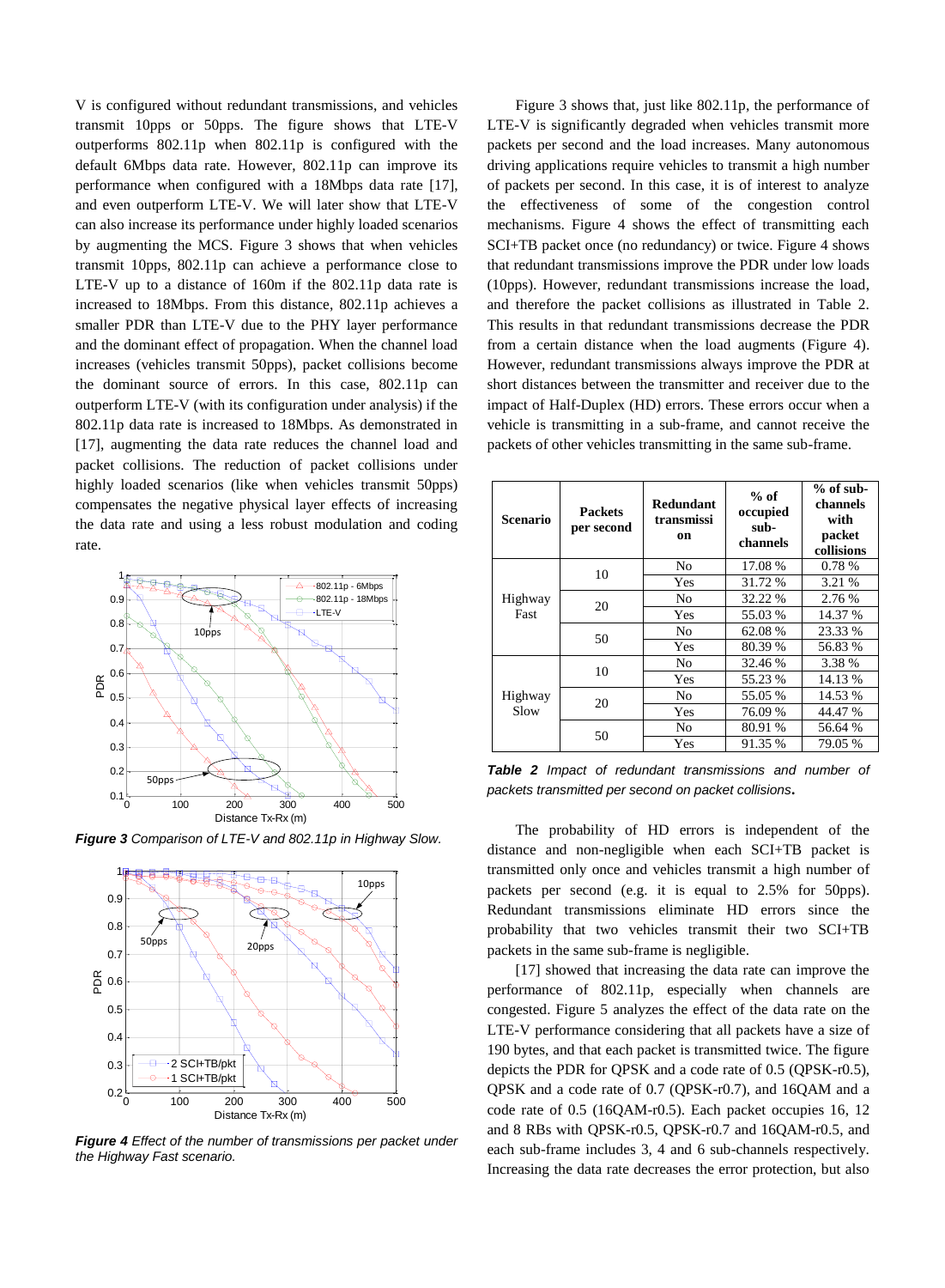the number of packet collisions (Table 3). The lower number of collisions explains why increasing the data rate always improves the PDR under the Highway Slow scenario (Figure 5). This effect is not always observed in Highway Fast where vehicles move at faster speeds (140km/h). In this case, the Doppler effect has a significant impact on the link level performance of 16QAM-r0.5 that exhibits an error floor [16] (cannot reduce the BLER below 8% even for high SINRs). The lower packet collisions obtained with 16QAM-r0.5 does not compensate this error floor when vehicles transmit 20pps (Figure 5.a). However, when the load increases (50pps), 16QAM-r0.5 significantly reduces the packet collisions (Table 3), and achieves the best PDR despite its error floor (Figure 5.b).



*Figure 5 Effect of the MCS.*

traffic model in [15]. The baseline configuration utilized in the previous section results in that 300bytes packets require two sub-channels, and 190bytes packets only one. A reservation done for a 190bytes packet will not be maintained for the following *Reselection Counter* transmissions since a 300bytes packet will be generated before the counter is equal to 0. A new reservation will then be required for the 300bytes packet, and the two reserved sub-channels will be maintained for *Reselection Counter* transmissions. This is highly inefficient since the following four transmissions correspond to 190bytes packets, and they only need one sub-channel. This results in that the sensing-based SPS scheme excludes more resources in *Step 2* that are really being utilized, and more vehicles will compete for the non-excluded resources. To overcome this inefficiency, this paper proposes a modification to the sensingbased SPS scheme when the packets to be transmitted have different sizes, and the larger packets are less frequent than the smaller ones (likely scenario in vehicular communications). In particular, we propose that no sub-channels are reserved when transmitting the larger packets (300bytes in this study). The sensing-based SPS scheme is used to select the sub-channels necessary to transmit this packet. However, the selected subchannels will not be reserved for the following *Reselection Counter* transmissions. Instead, the sensing-based SPS scheme will be again applied to select the sub-channel used to transmit the next 190bytes packet. This sub-channel will be the one reserved for the following *Reselection Counter* transmissions.

| <b>Scenario</b> | <b>Packets</b><br>per<br>second | <b>MCS</b>  | $%$ of<br>occupied<br>sub-<br>channels | $%$ of sub-<br>channels<br>with<br>packet<br>collisions |
|-----------------|---------------------------------|-------------|----------------------------------------|---------------------------------------------------------|
| Highway<br>Fast | 20                              | $OPSK-r0.5$ | 66.43 %                                | 12.53 %                                                 |
|                 |                                 | $OPSK-r0.7$ | 51.93 %                                | 7.12 %                                                  |
|                 |                                 | 16OAM-r0.5  | 36.88 %                                | 2.54 %                                                  |
|                 | 50                              | $OPSK-r0.5$ | 97.19 %                                | 71.85 %                                                 |
|                 |                                 | $OPSK-r0.7$ | 90.41 %                                | 49.23 %                                                 |
|                 |                                 | 16OAM-r0.5  | 78.57 %                                | 20.56 %                                                 |
| Highway<br>Slow | 20                              | $OPSK-r0.5$ | 91.82 %                                | 51.82 %                                                 |
|                 |                                 | $QPSK-r0.7$ | 82.28 %                                | 29.82 %                                                 |
|                 |                                 | 16OAM-r0.5  | 64.49 %                                | 12.59 %                                                 |
|                 | 50                              | $OPSK-r0.5$ | 99.82 %                                | 97.05 %                                                 |
|                 |                                 | $OPSK-10.7$ | 99.13 %                                | 90.22 %                                                 |
|                 |                                 | 16OAM-r0.5  | 95.49 %                                | 67.26 %                                                 |

*Table 3*. *Impact of the MCS on channel occupancy and packet collisions.*

## **Modified sensing-based SPS**

The sensing-based SPS scheme can present certain inefficiencies when packets have different sizes and need a different number of sub-channels. This is the case with the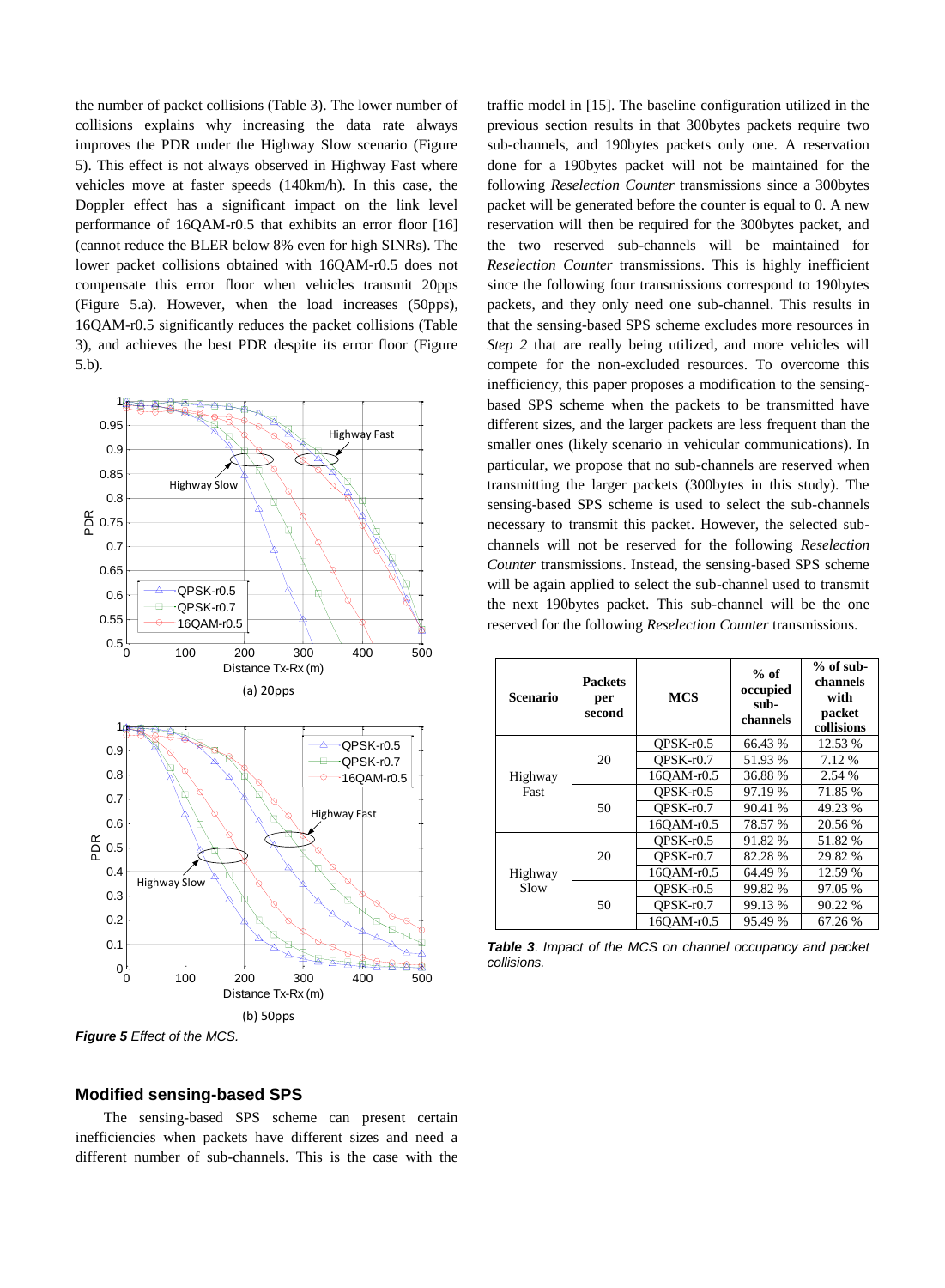

**Figure 6** *Comparison of the standard and modified sensingbased SPS* (*Highway Slow and redundant transmissions).*

Figure 6 shows that the modified scheme improves the PDR compared to when applying the standard one defined in Release 14. The gains achieved are particularly relevant for medium to large distances and when vehicles transmit more packets per second. The gains achieved result from a more efficient utilization of sub-channels. Table 4 shows that vehicles utilize all the sub-channels they reserve with the modified scheme. On the other hand, the standard scheme results in that a large percentage of reserved sub-channels are not really utilized by the vehicles that reserved them. These unused sub-channels cannot be occupied by other vehicles, and the standard scheme occupies a lower percentage of subchannels than our proposal. This has a negative effect on the PDR of the standard scheme since vehicles compete for a smaller number of sub-channels, and therefore experience more packet collisions.

| <b>Scheme</b> | <b>Packets</b><br>per second | % of occupied<br>sub-channels | % of reserved sub-<br>channels that are<br>utilized |
|---------------|------------------------------|-------------------------------|-----------------------------------------------------|
| Standard      | 10                           | 55.97 %                       | 68.12 %                                             |
|               | 20                           | 77.07 %                       | 64.79 %                                             |
|               | 50                           | 92.04 %                       | 62.32 %                                             |
| Modified      | 10                           | 56.79 %                       | 100 %                                               |
|               | 20                           | 85.01 %                       | 100 %                                               |
|               | 50                           | 99.03 %                       | 100 %                                               |

*Table 4 Utilization of sub-channels by the standard and modified sensing-based SPS schemes (Highway Slow scenario and redundant transmissions).*

# **Conclusions**

This paper has presented a comprehensive overview of the LTE-V standard for sidelink or V2V communications based on the PC5 interface. The paper also includes a detailed analysis of LTE-V Mode 4. This mode is considered the baseline scheme as it does not require any cellular infrastructure support. The conducted study has shown that LTE-V can represent an alternative to 802.11p or DSRC due to its improved link budget, the support for redundant transmissions per packet, different sub-channelization schemes, and the infrastructure assistance under Mode 3. However, the distributed scheduling designed for LTE-V Mode 4 is not collision free, and requires a careful configuration of the transmission parameters, in particular for autonomous applications that require vehicles to transmit more packets per second. In this case, congestion control mechanisms and more efficient distributed scheduling schemes are necessary.

#### **References**

- [1] M. Eiza, T. Owens, Q. Ni and Q. Shi, "Situation-Aware QoS Routing Algorithm for Vehicular Ad hoc Networks," IEEE Transactions on Vehicular Technology, Vol. 64, Issue 12, pp. 5520 – 5535, Dec 2015.
- [2] G. Araniti, C. Campolo, M. Condoluci, A. Iera and A. Molinaro, "LTE for Vehicular Networking: A Survey," IEEE Communications Magazine, Volume: 51, Issue: 5, May. 2013.
- [3] 3GPP, "TS 36.300 Evolved Universal Terrestrial Radio Access (E-UTRA) and Evolved Universal Terrestrial Radio Access Network (E-UTRAN); Overall description; Stage 2 (v14.3.0, Release 14)," 3GPP, Tech. Rep., Jun. 2017.
- [4] 3GPP, "TS 36.213 Evolved Universal Terrestrial Radio Access (E-UTRA); Physical layer procedures (v14.3.0, Release 14)," 3GPP, Tech. Rep., Jun. 2017.
- [5] 3GPP, "TS 36.211 Evolved Universal Terrestrial Radio Access (E-UTRA); Physical channels and modulation (v14.3.0, Release 14)," 3GPP, Tech. Rep., Jun. 2017.
- [6] 3GPP, "TS 36.101 Evolved Universal Terrestrial Radio Access (E-UTRA); User Equipment (UE) radio transmission and reception (v14.4.0, Release 14)," 3GPP, Tech. Rep., Jul. 2017.
- [7] 3GPP, "TS 36.321 Evolved Universal Terrestrial Radio Access (E-UTRA); Medium Access Control (MAC) protocol specification (v14.3.0, Release 14)," 3GPP, Tech. Rep., Jun. 2017.
- [8] 3GPP, "TS 36.331 Evolved Universal Terrestrial Radio Access (E-UTRA); Radio Resource Control (RRC); Protocol specification (v14.3.0, Release 14)," 3GPP, Tech. Rep., Jul. 2017.
- [9] 3GPP, "TS 23.285 Architecture enhancements for V2X services (v14.3.0, Release 14)," 3GPP, Tech. Rep., Jun. 2017.
- [10] Qualcomm Incorporated, "R1-1611594. Congestion control for V2V," 3GPP TSG RAN WG1 Meeting #87, Reno, U.S.A., Nov. 2016.
- [11] Intel Corporation, "R1-1702143. Evaluation of congestion control schemes for V2V communication," 3GPP TSG RAN WG1 Meeting #88, Athens, Greece, Feb. 2017.
- [12] 3GPP, "TR 22.886 Study on enhancement of 3GPP support for 5G V2X services (v15.0.0, Release 15)," 3GPP, Tech. Rep., Mar. 2017.
- [13] 3GPP MCC Support, "Draft Report of 3GPP TSG RAN WG1 #89 v0.2.0," 3GPP TSG RAN WG1 Meeting #89, Hangzhou, China, May. 2017.
- [14] Ericsson, "R1-1708942. Radio resource pool sharing between mode 3 and mode 4 UEs," 3GPP TSG RAN WG1 Meeting #89, Hangzhou, China, May. 2017.
- [15] 3GPP, "TR 36.885 Study on LTE-based V2X services (v14.0.0, Release 14)," 3GPP, Tech. Rep., Jul. 2016.
- [16] Huawei, HiSilicon, "R1-160284. DMRS enhancement of V2V," 3GPP TSG RAN WG1 Meeting #84, St. Julian's, Malta, Feb. 2016.
- [17] M. Sepulcre, J. Gozalvez, B. Coll-Perales "Why 6Mbps is not (always) the Optimum Data Rate for Beaconing in Vehicular Networks", *IEEE Transactions on Mobile Computing*, Early Access, 2017.